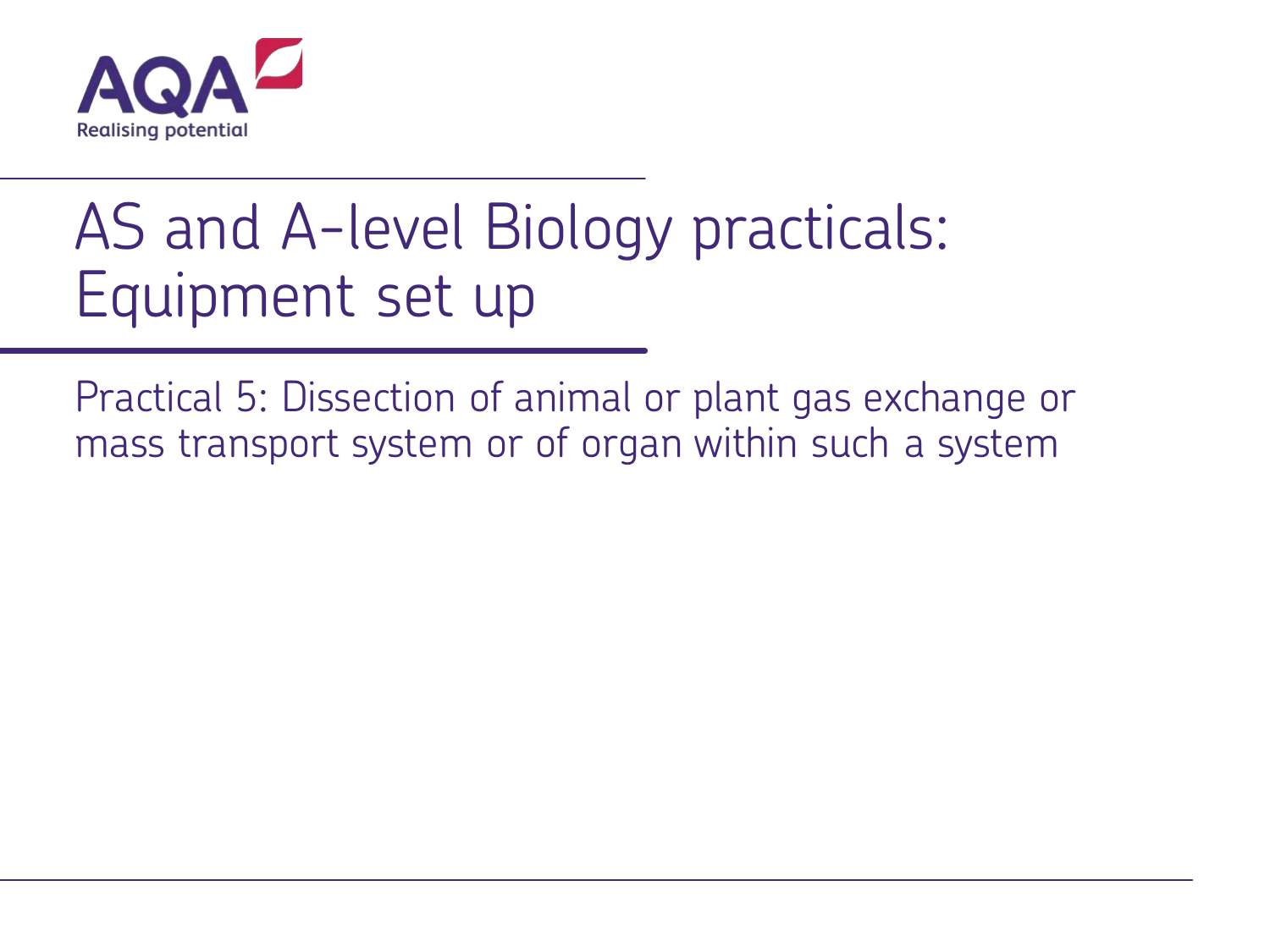## Lamb heart

- Lamb heart on dissection board.
- Dissecting instruments should be clean and sharp.
- Disinfectant and hand washing facilities should be available.

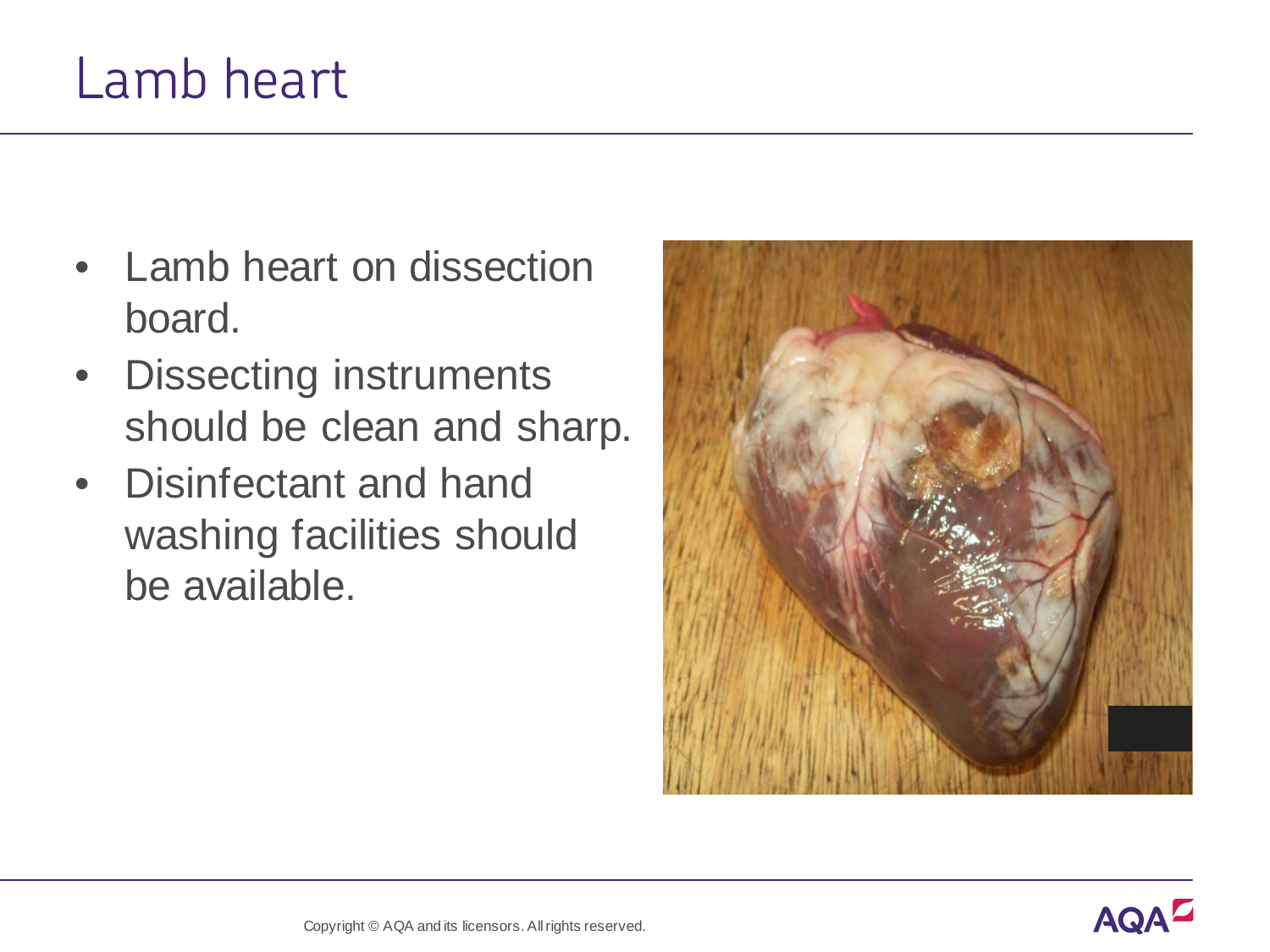## Main blood vessels





Copyright © AQA and its licensors. All rights reserved.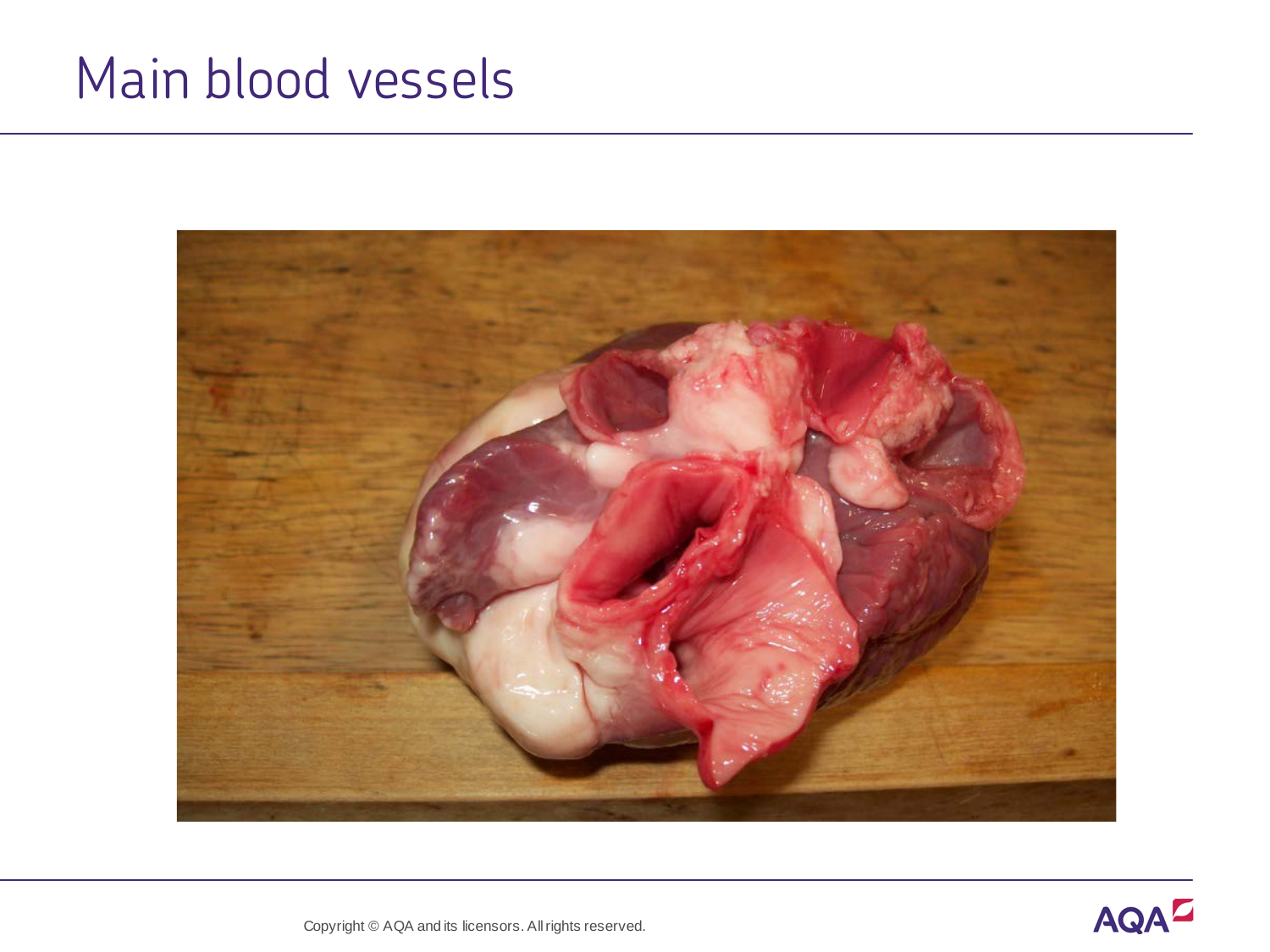- Identify the aorta and coronary arteries.
- Some hearts are slit which makes it difficult to see the valves and to flow the water through.
- Specialist suppliers can supply whole hearts or they can be bought as part of a 'full pluck' which has the lungs and trachea attached so the heart remains intact.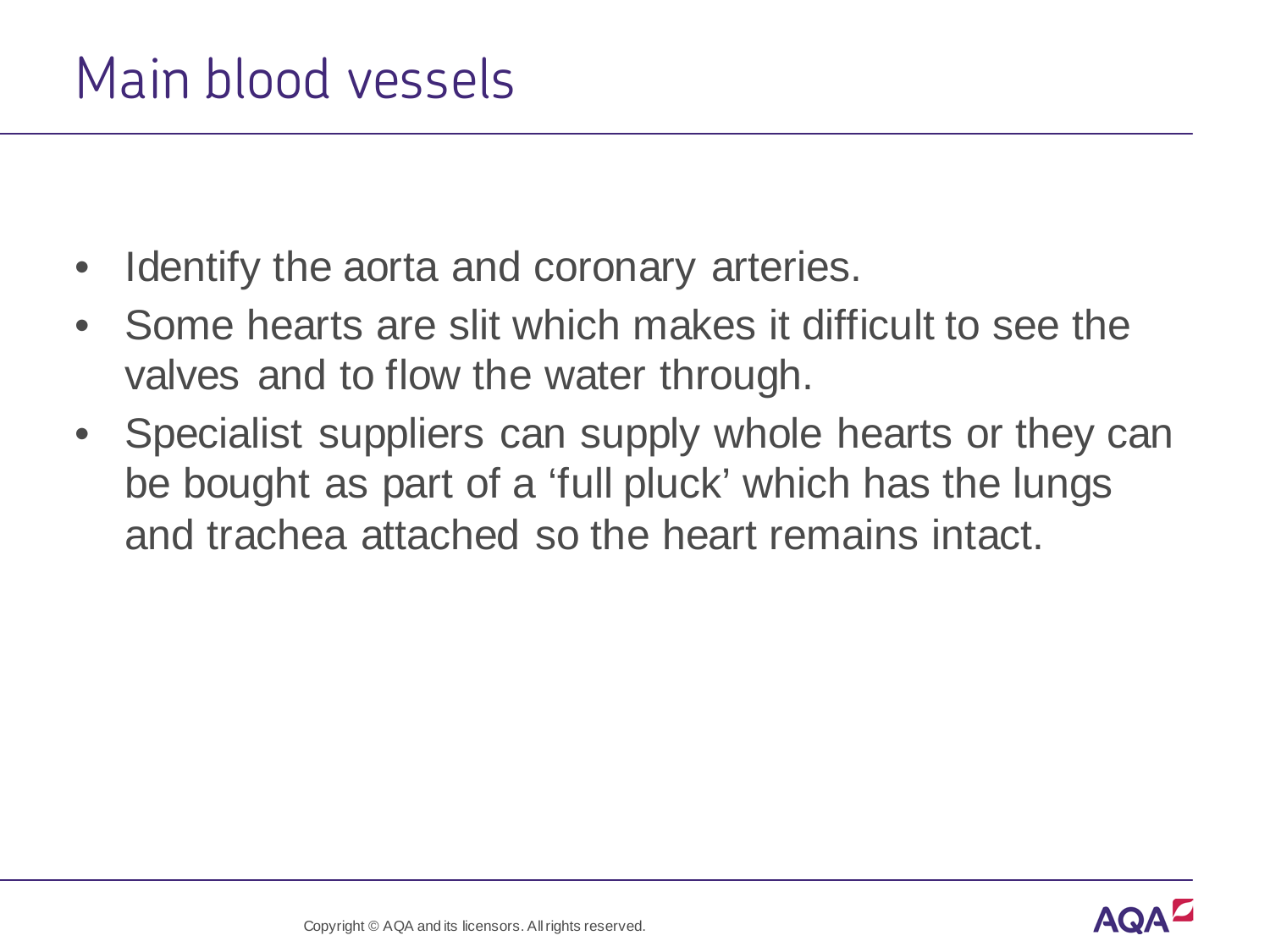## Internal structure